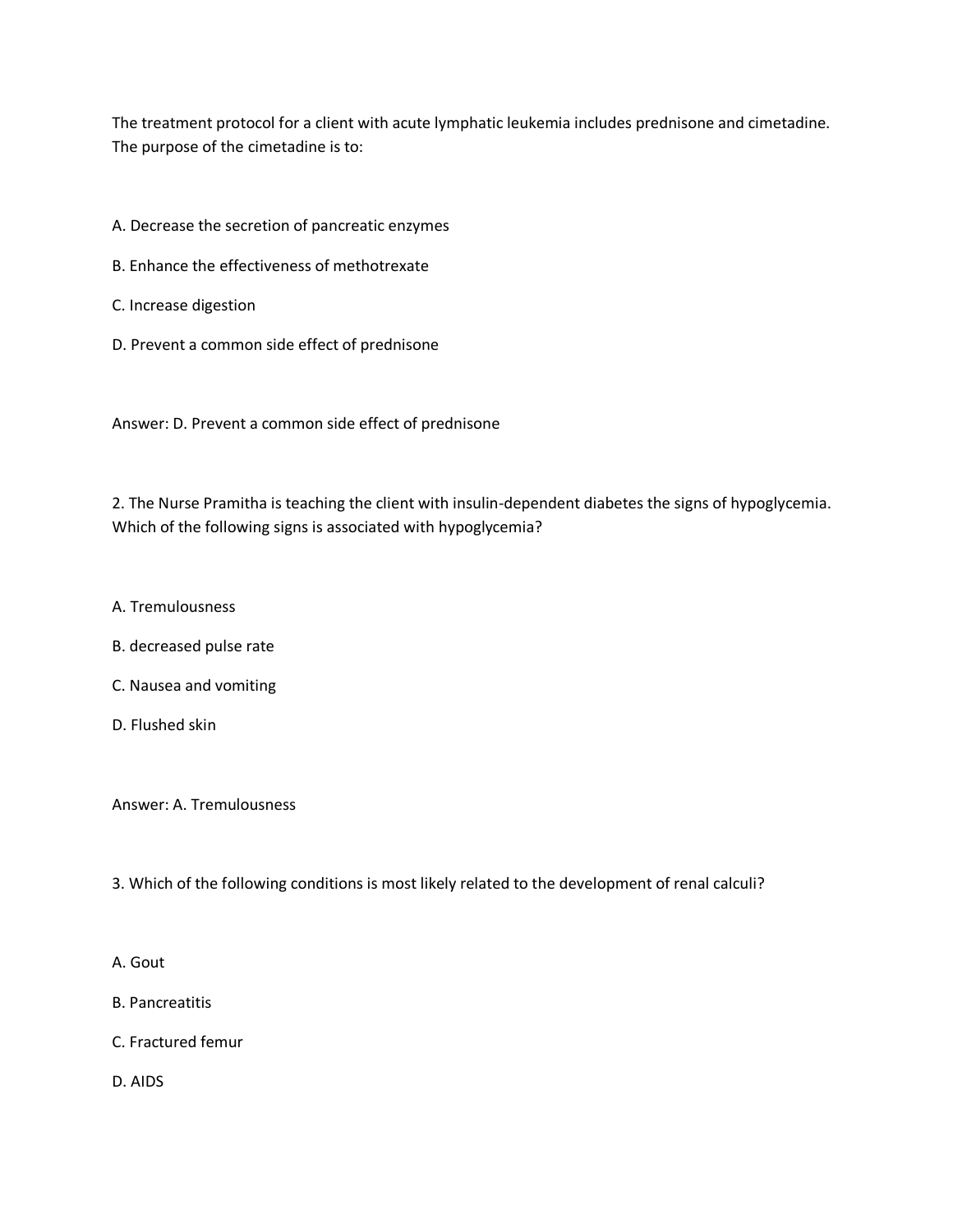Answer: A. Gout

4. The LPN is preparing to administer an injection of vitamin K to the newborn. The nurse should administer the injection in the:

A. Rectus femoris muscle

B. Vastus lateralis muscle

C. Hand or Buttocks

D. Dorsogluteal muscle

Answer: B. Vastus lateralis muscle

5. The nurse Seema George is caring for a client with detoxification from alcohol. Which medication is used in the treatment of alcohol withdrawal?

A. Antabuse (disulfiram)

B. Perinorm (Metaclopramide)

C. Dolophine (methodone)

D. Ativan (lorazepam)

Answer: D. Ativan (lorazepam)

6. The physician Dr. Salma has prescribed Cytoxan (cyclophosphamide) for a client with nephotic syndrome. The nurse Salima should:

A. Encourage the client to drink extra fluids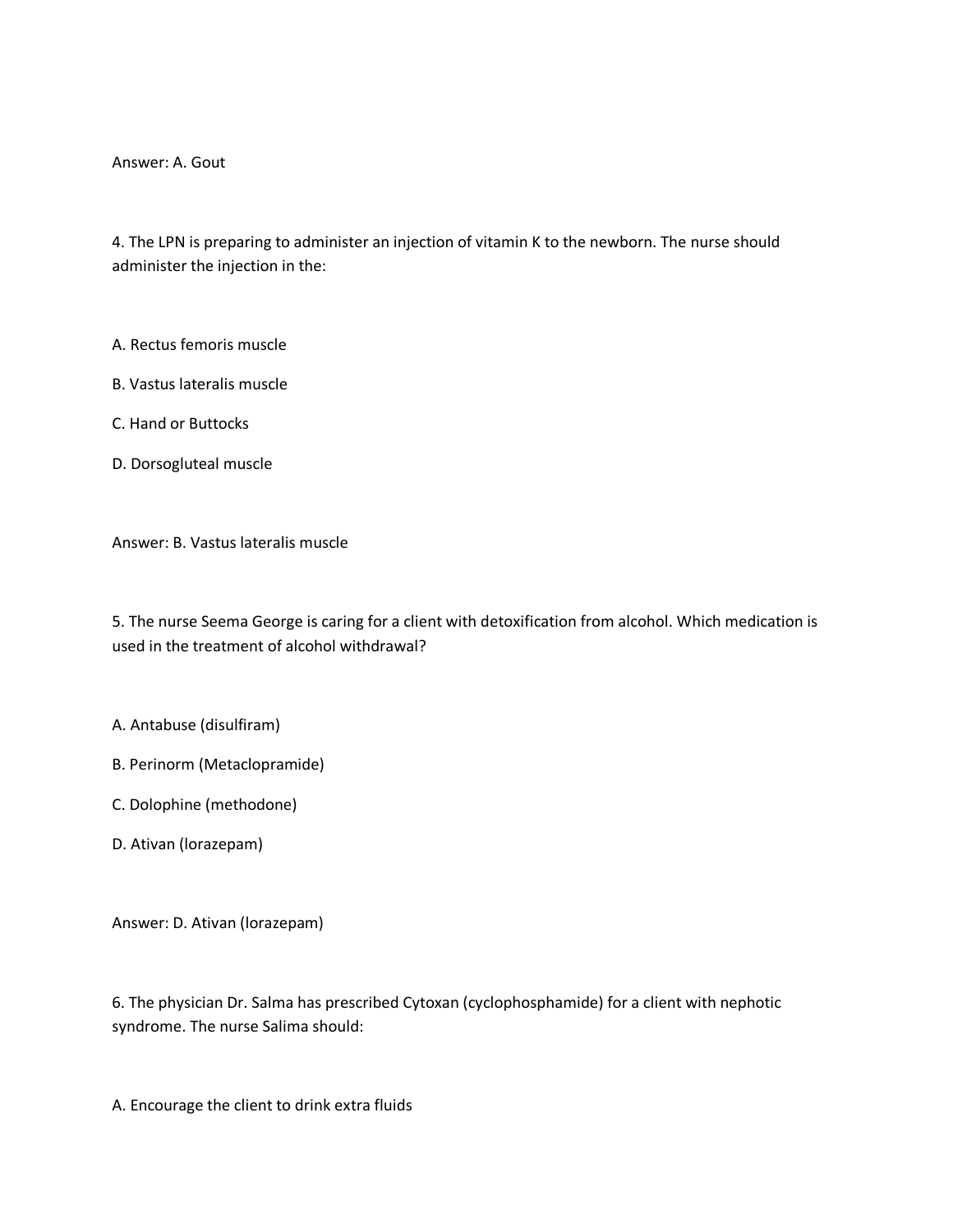- B. Request a low-protein diet for the client
- C. Bathe the client using only mild soap and water

7. A client Mr. Sonu Hembram with insulin-dependent diabetes takes 20 units of NPH insulin at 7 a.m. The nurse should observe the client for signs of hypoglycemia at:

A. 8 a.m.

B. 10 a.m.

C. 3 p.m.

D. 5 a.m.

Answer: C. 3 p.m.

8. A factory worker Mr. Naga Bhushan is brought to the nurse's office after a metal fragment enters his right eye. The nurse should:

- A. Cover the Eye with cotton and apply pressure bandage
- B. Attempt to remove the metal with Needle
- C. Flush the eye for Five minutes with running water
- D. Cover both eyes and transport the client to the ER

Answer: D. Cover both eyes and transport the client to the ER

9. The licensed practical nurse Mrs. Neena Joseph is assisting the charge nurse Mrs. Harina Pinto in planning care for a client with a detached retina. Which of the following nursing diagnoses should receive priority?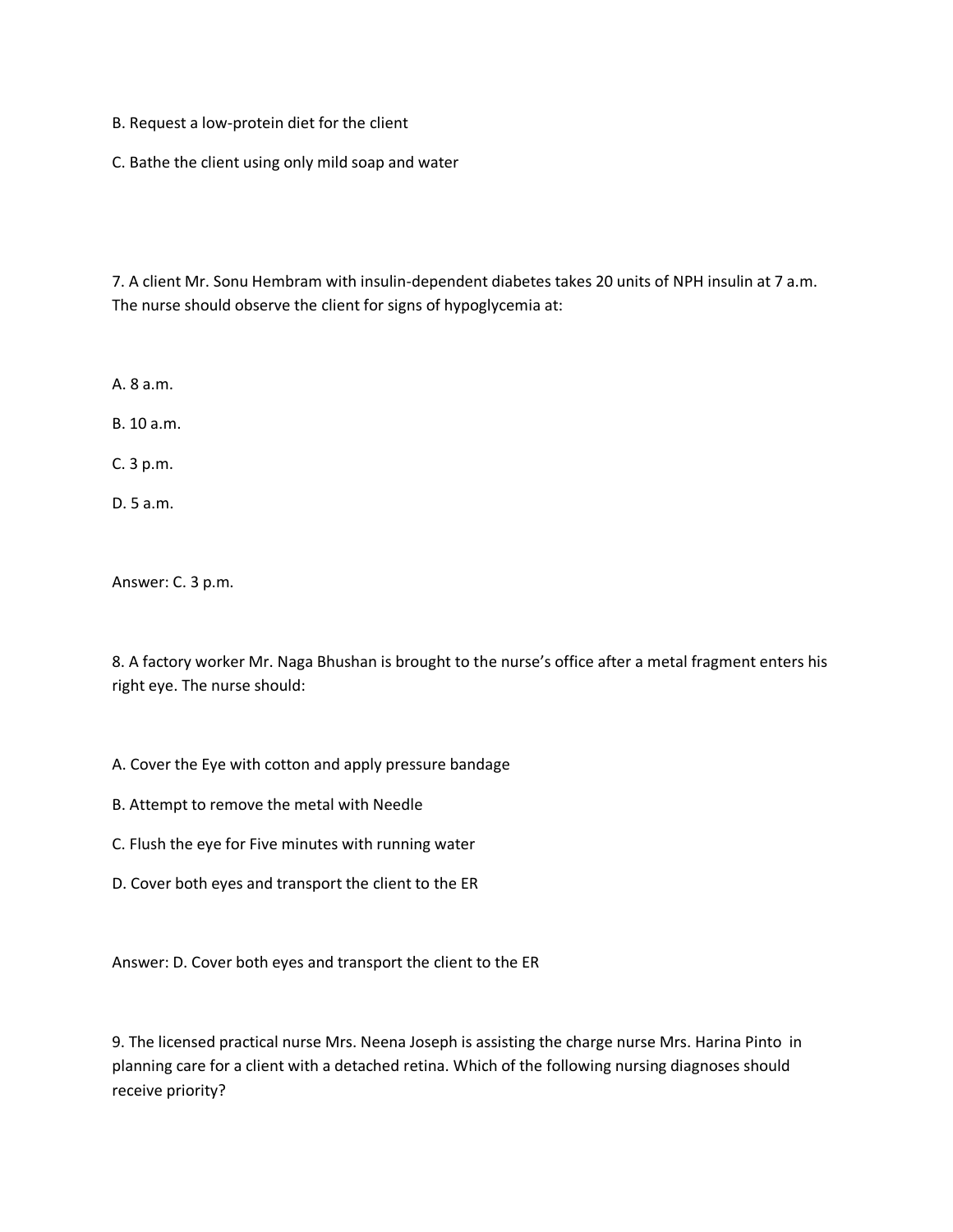A. Alteration in comfort

- B. Alteration in mobility
- C. Alteration in skin integrity
- D. Alteration in O2 perfusion

Answer: B. Alteration in mobility

10. A client Mr. Narasimha Moorthy with AIDS is admitted for treatment of wasting syndrome. Which of the following dietary modifications can be used to compensate for the limited absorptive capability of the intestinal tract?

- A. Thoroughly cooking all foods and eat hot
- B. Offering yogurt and buttermilk and fruit juice between meals
- C. Giving more fluids than normal intake
- D. Providing small, frequent meals

Answer: D. Providing small, frequent meals

1. Which of the following urinary symptoms does the pregnant woman most frequently experience during the first trimester?

- a) Incontinence
- b) Frequency
- c) Dysuria
- d) Burning

2. A pregnant client states that she "waddles" when she walks. The nurse's explanation is based on which of the following as the cause?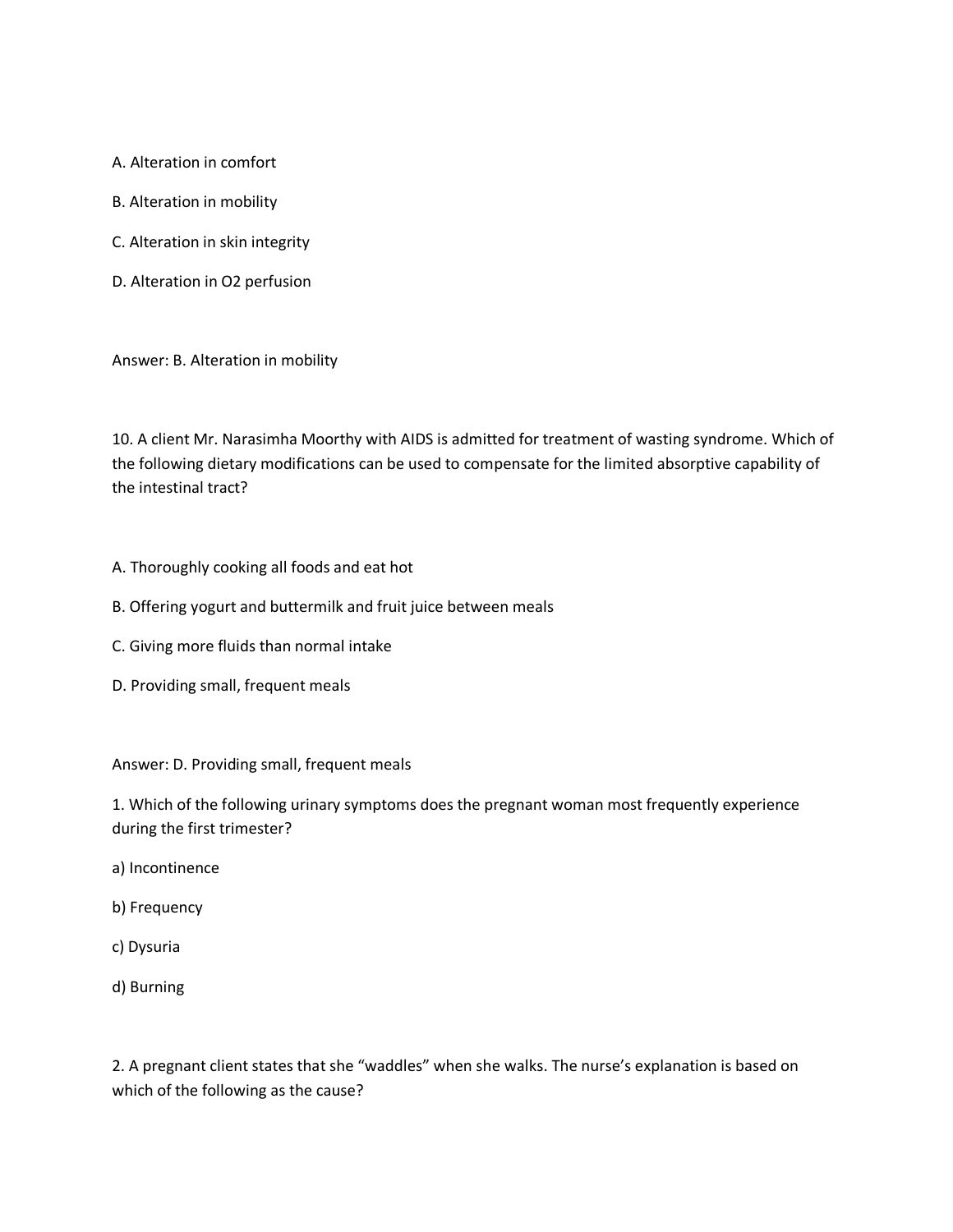- a) The large size of the newborn
- b) Pressure on the pelvic muscles
- c) Relaxation of the pelvic joints
- d) Excessive weight gain

3. Variation on the length of menstrual cycle is due to variations in the number of days in which of the following phase?

- a) excretion phase
- b) Mentrual phase
- c) Proliferative phase
- d) Secretory phase

4. What do you call the vague pain on either right or left lower quadrant that is sometimes felt by a woman during ovulation?

- a) Dysmenorrhea
- b) Dyspareuni
- c) Mettelschmerz
- d) Spinnbarkeit

5. Fever, foul lochial discharge and subinvolution of the uterus are signs of:

- a) puerperal sepsis
- b) puerperal psychosis
- c) hypertensive disorder
- d) postpartum hemorrhage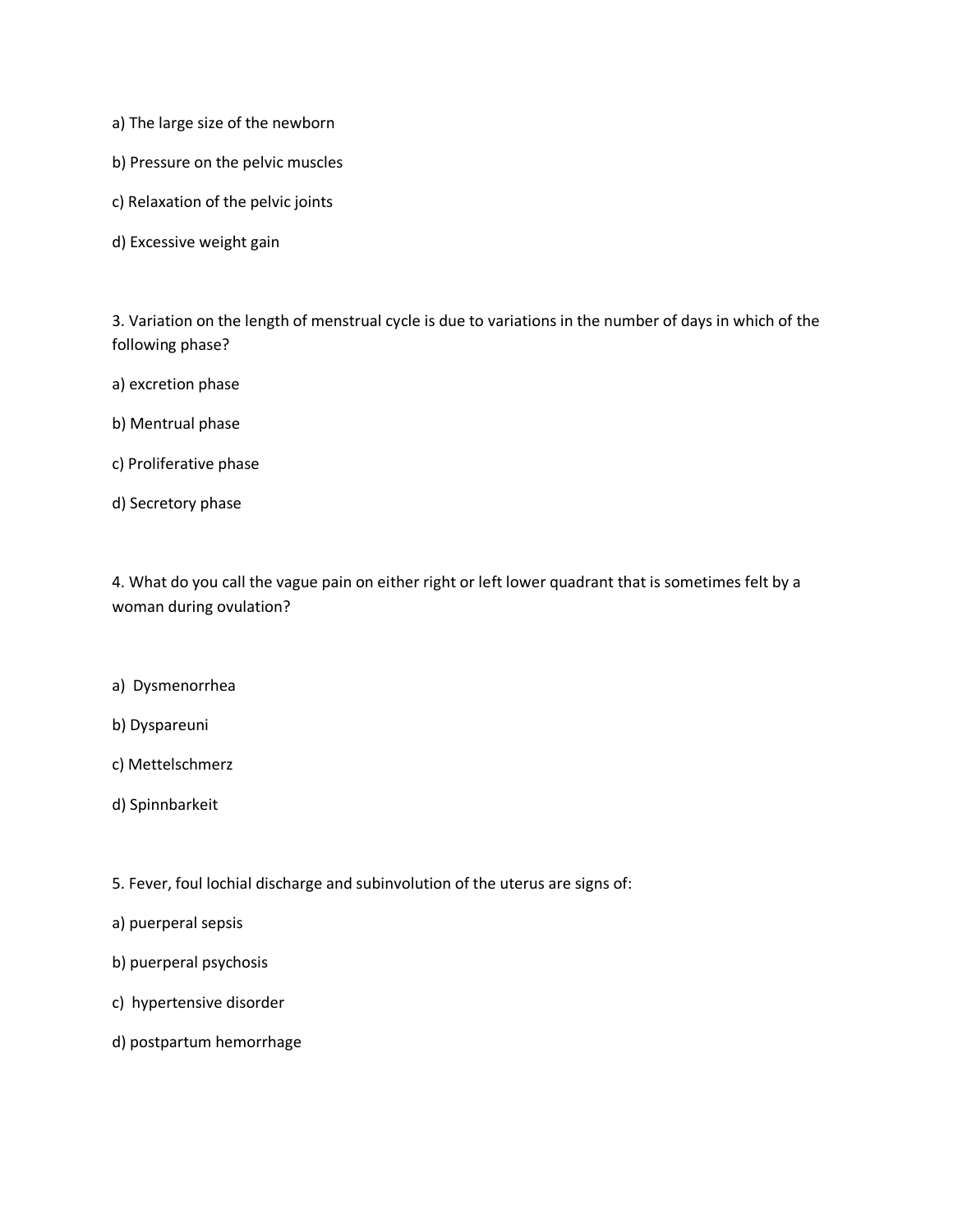6. A nursing department in an acute care setting decides to redesign its nursing practice based on a theoretical framework. The feedback from patients, families, and staff reflects that caring is a key element. Which theorist best supports this concept?

a) Maslow

b) Erikson

c) Watson

d) Rogers

7. Quickening means:

- a) Hearing of the fetal heart sound
- b) Make or become faster or quicker.
- c) The movement of the feuts in the uterus felt by the mother
- d)Sudden cessation of Menstruation

8.Typhoid is transmitted through –

- a) Water and food
- b) Air

c) Touch

- d) Personal contact
- 9. Mode of transmission of Pertussis:

## a) Vector transmission

b) Faecoaral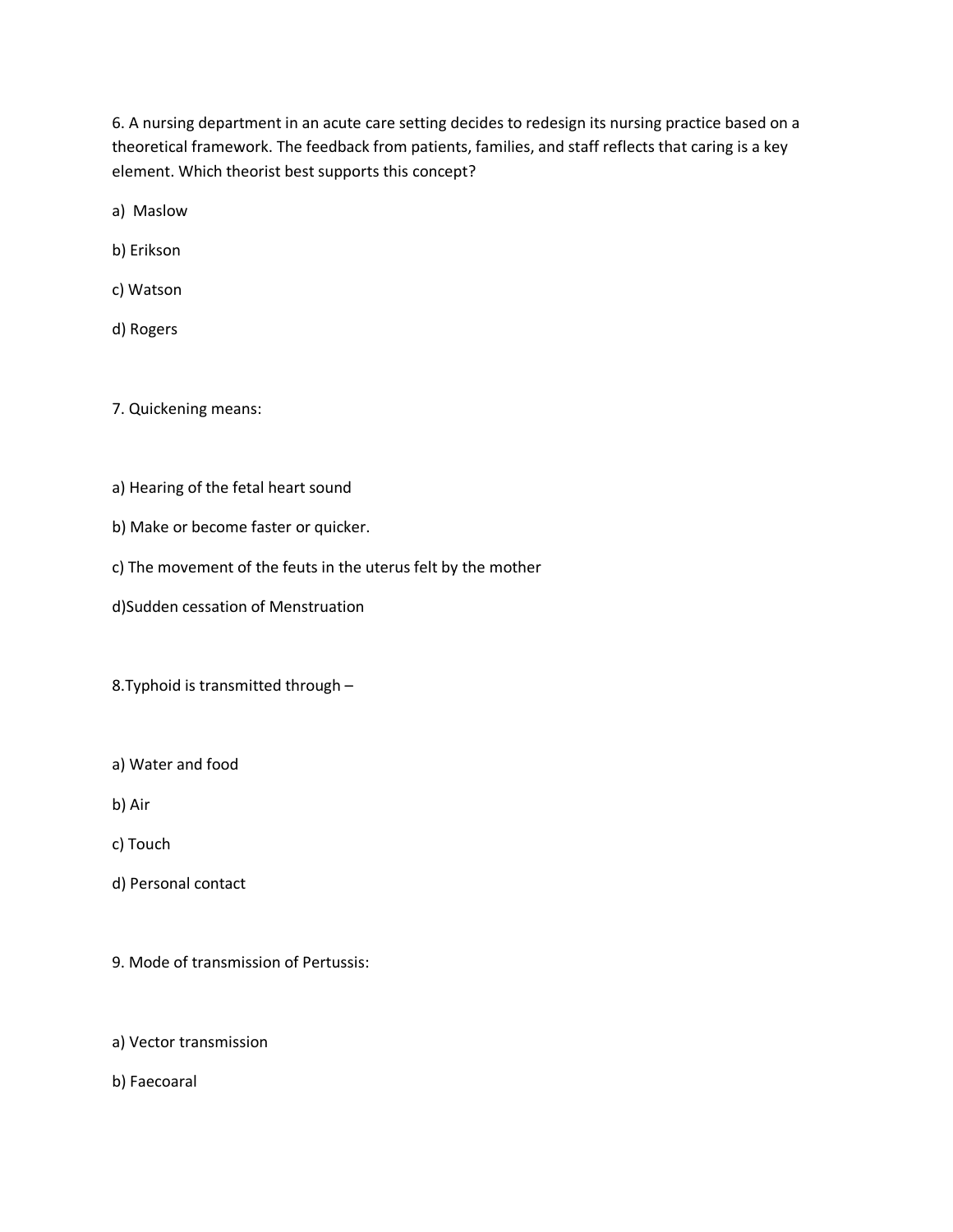c) Droplet infection

d) Through contaminated water

10. The most common from of malnutrition are the following except

- a) Beri-beri
- b) Kwashiorkor
- c) Marasmus
- d) Protein energy malnutrition
- 11. The following organs are situated in the abdominal cavity except:
- a) Stomach
- b) Oesophagus
- c) liver
- d) Spleen

12. When the umbilical cord lies in front of the presenting part and the membranes are intact it is known as:

- a) Cord presentation
- b) Cord prolapse
- c) Cord pulsation
- d) Cord delivery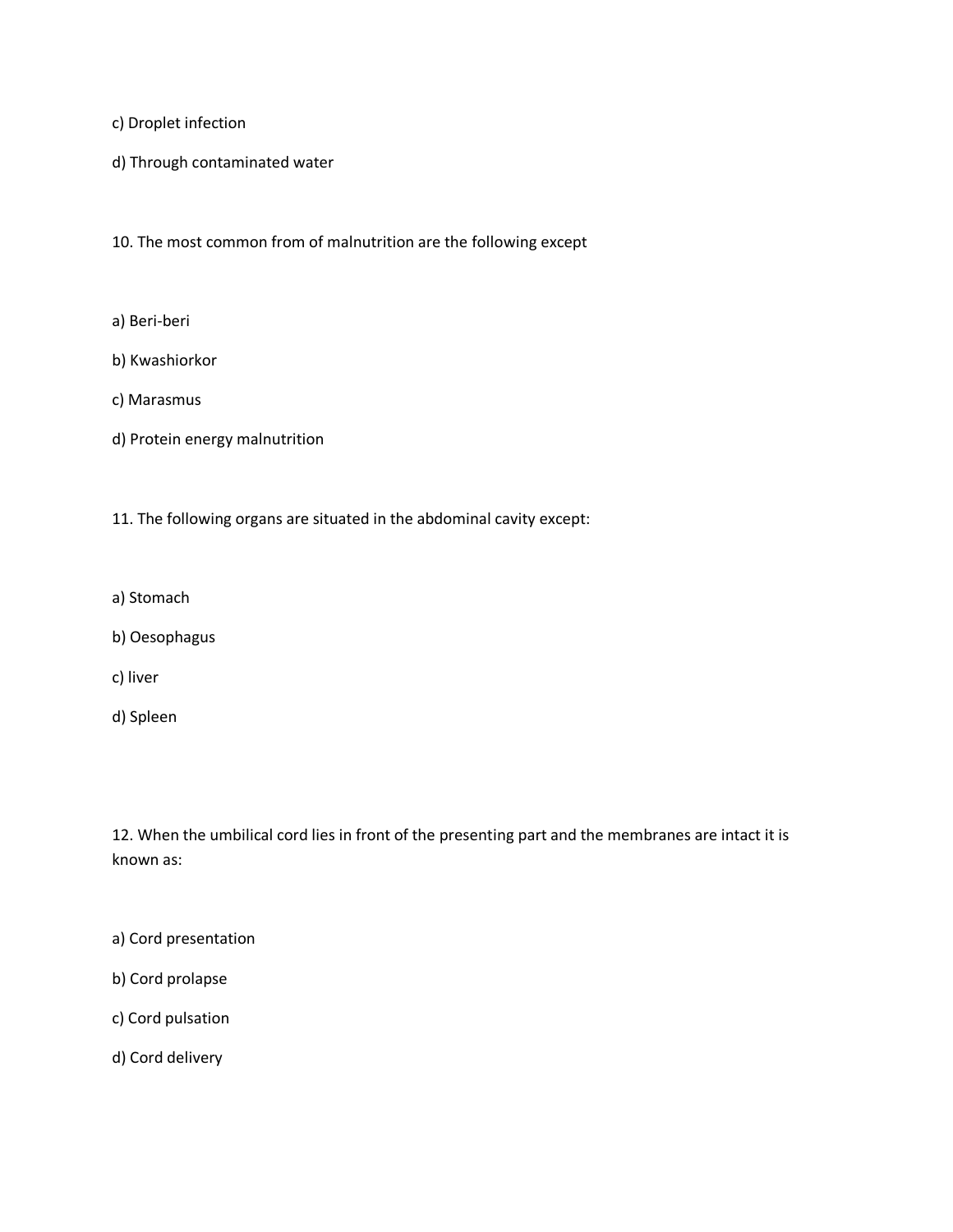13. The Hamstring injury, which is most common in athletes of all sorts, causes severe pain in which part of the body?

a) Elbow Joint

b) Leg

c) Scapula

d) Head

Answer: b) Leg

14. "Four Comprehensives" is a new political theory unveiled by which country?

a)India

b) China

c) Indonesia

d) South Africa

Answer: b) China

15. Which among the following will be the base currency for BRICS New Development Bank?

a) Indian Rupee

b) Rupaiah

c)US Dollar

d) Kwacha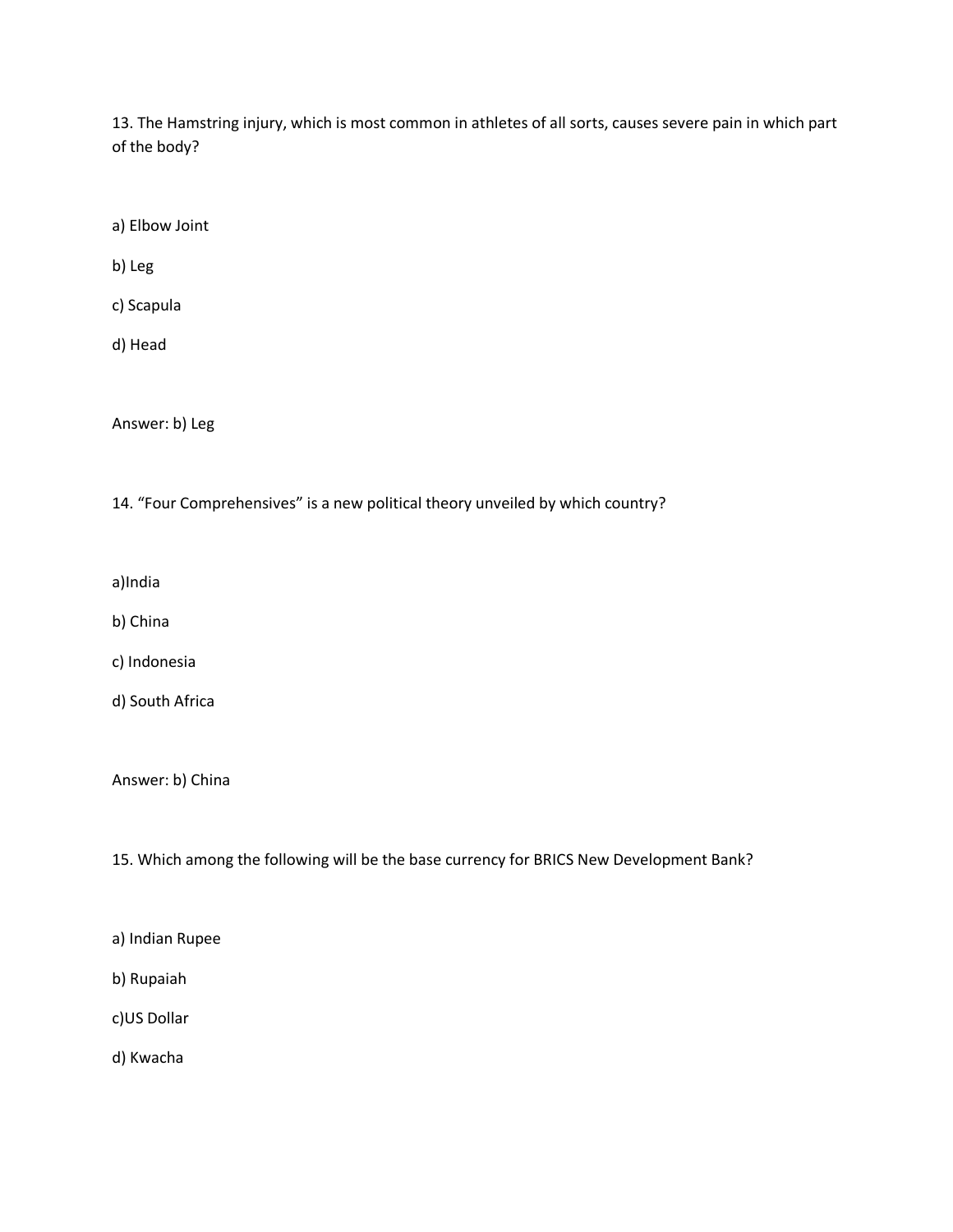Answer: c)US Dollar

16. Which one of the following is considered as inexpensive future energy option?

- a) Dimethoxyethane.
- b) Dimethyl ether
- c) Polyethylene glycol
- d) Dimethoxy glycol

Answer: b) Dimethyl ether

17. As per the latest study by the Forest Survey of India, which state has recorded largest increase in forest cover in the country?

- a) Karnataka
- b) West Bengal
- c) Kerala
- d) Assam

Answer: b) West Bengal

18. The chemical used in indelible ink (Election ink) is \_\_\_\_\_\_\_?

- a) Sodium Nitrate
- b) Potassium Nitrate
- c) Potassium Termagant
- d) Silver Nitrate